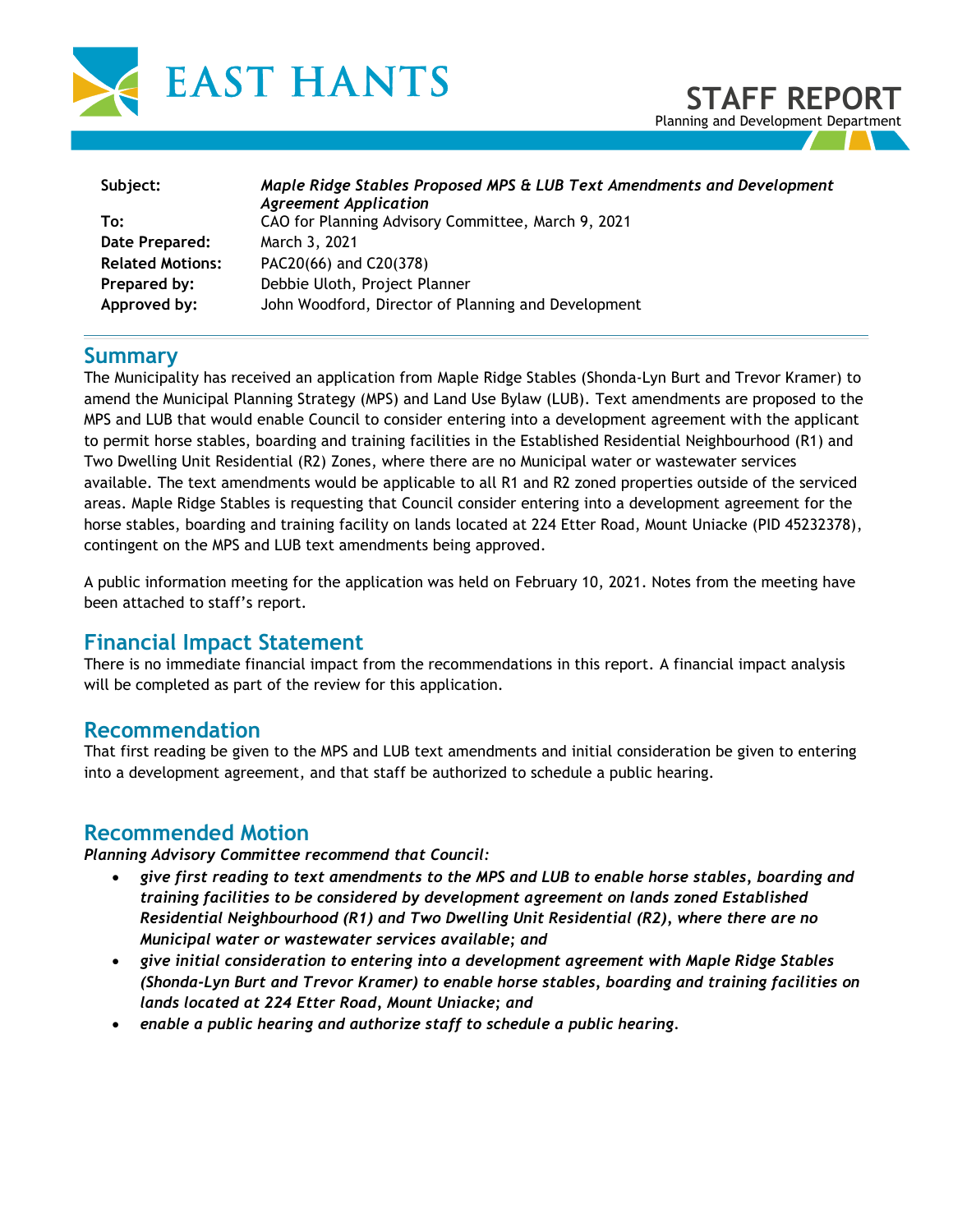## **Background**

Planning staff received an application from Maple Ridge Stables (Shonda-Lyn Burt and Trevor Kramer) in November for a horse boarding and training facility to be located at 224 Etter Road, Mount Uniacke. Text amendments are proposed to the MPS and LUB that would enable Council to consider entering into a development agreement with the applicant to permit horse stables, boarding and training facilities in the Established Residential Neighbourhood (R1) and Two Dwelling Unit Residential (R2) Zones, where there are no Municipal water or wastewater services available.

The applicant had previously applied in August 2020 to amend the Generalized Future Land Use Map and the Land Use Bylaw Map to change the land use designation and zone of 224 Etter Road, Mount Uniacke to Rural Use (RU), which would have enabled the property to be used for agriculture related uses, including but not limited to horse stables, boarding, and training facilities. Council refused the application at their September 2020 meeting.

According to Property Online, Shonda-Lyn Burt and Trevor Kramer, the owners of Maple Ridge Stables, purchased the lands in the fall of 2019 and started operating the business. The land had been used for horses in the past and the new owners were not aware that horse stables, boarding, and training facilities are not permitted in the Two Dwelling Unit Residential (R2) Zone. According to satellite images, it appears that the land has been used for agricultural purposes (possibly horses) for at least 17 years. It has been zoned for residential purposes at minimum for 20 years. Residential property owners are permitted to keep ungulates for personal use in accordance with the requirements of the Land Use Bylaw.

## **Subject Site**

The subject property is shown on the map to the right and is located at 224 Etter Road, Mount Uniacke, PID (45232378). The total area of the subject property is approximately 1.3 hectares.

The subject property is designated Established Residential Neighbourhood (ER) Designation and zoned Two Dwelling Unit Residential (R2) Zone. There is a small portion of the property that is zoned Water Protection Overlay (WP) Zone. Adjacent property uses include Two Dwelling Unit Residential (R2) Zone uses and an Institutional Use (IU) Zone property (Uniacke Baptist Church) approximately 190 m from the subject lands. There is another stable, Equine Estates, located on lands zoned Rural Use (RU) Zone within approximately 235 m of the subject lands, also located along Etter Road.

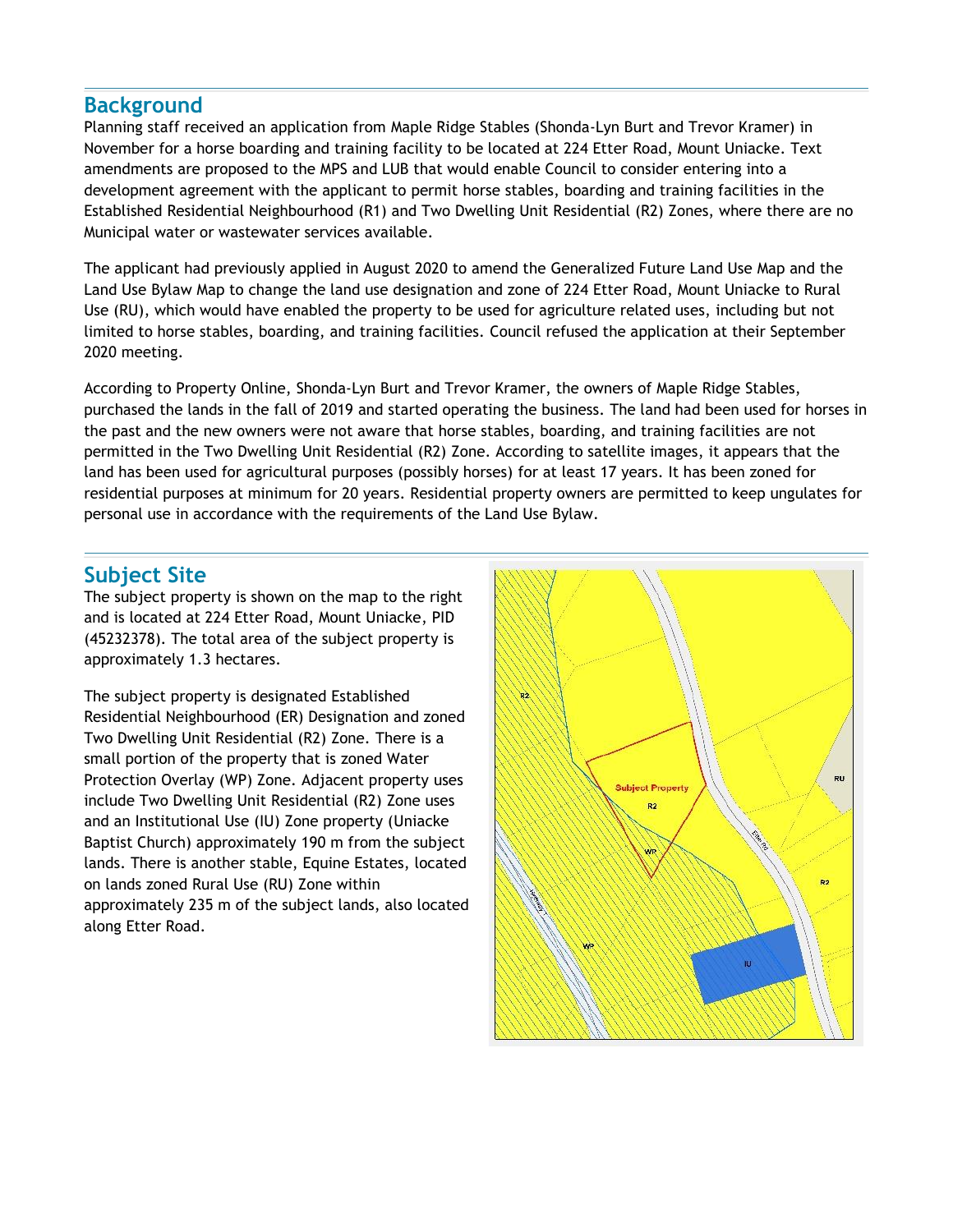## **Development Proposal**

The purpose of this application is to allow for horse stables, boarding, and training facilities for lands located at 224 Etter Road, Mount Uniacke. A satellite image from Google shows the stable lands. According to Property Online the owner of Maple Ridge Stables purchased the lands in the fall of 2019 and started operating the business. Residential property owners are permitted to keep ungulates for personal use. In accordance with the LUB provisions the minimum lot size for the first animal is 4,000  $m<sup>2</sup>$  and an additional 2,000  $m^2$  is required for each additional animal. Therefore, based on the property size, the property owner would be permitted to own five (5) horses for personal use. As part of the



Maple Ridge Stables application, the applicant would like to board 10 horses.

### **Draft Amendments**

Text amendments to the MPS and LUB have been drafted below. The draft amendments propose that the number of horses permitted by a horse stable or boarding facility in the R1 or R2 zone would be the same as the number of horses permitted by the current provisions that permits property owners to own horses for personal use, unless it can be demonstrated through evidence such as a statement from a qualified professional (e.g. agrologist) that the horse stables, boarding and training facility can accommodate an increased number of horses.

Text in green is proposed to be added to Section C6 of the MPS as Policy RD19-1, the currently Policy RD19 will be renumber to Policy RD19-2:

- RD19-1 Council shall consider horse stables, boarding and training facilities in the Established Residential Neighbourhood (R1) Zone and Two Dwelling Unit Residential (R2) Zone, where Municipal services are not available, by development agreement and subject to the general development agreement criteria as well as the following:
	- a) An enclosed structure is constructed for the sheltering of the horse(s), and the structure is an accessory use on a residential lot to a dwelling unit.
	- b) The enclosed structure shall have a minimum setback distance of 6 m from the front, rear and side yard lot lines, this distance may be varied if an existing structure is to be used.
	- c) The enclosed structure shall not cover more than 50% of the required rear yard.
	- d) A manure management plan shall be prepared by an independent qualified professional.
	- e) Manure storage shall have a minimum setback distance of 30 m from all property lines and watercourses, unless the manure management plan includes contained storage and regular manure removal then a lesser setback may be considered.
	- f) A minimum lot size requirement of 4,000  $m^2$  shall be required for the first single horse and an additional 2,000  $\text{m}^2$  for each additional horse. The land must be useable land and cannot include wetlands and watercourse setbacks.
	- g) Notwithstanding RD19.f, the minimum lot size requirement may be decreased if it can be demonstrated through evidence such as a statement from an independent qualified professional (e.g. agrologist) that the horse stables, boarding and training facility can accommodate an increased number of horses.
	- h) Additional ungulates shall not be permitted for personal use unless there is an additional 2,000  $m<sup>2</sup>$ for each ungulate.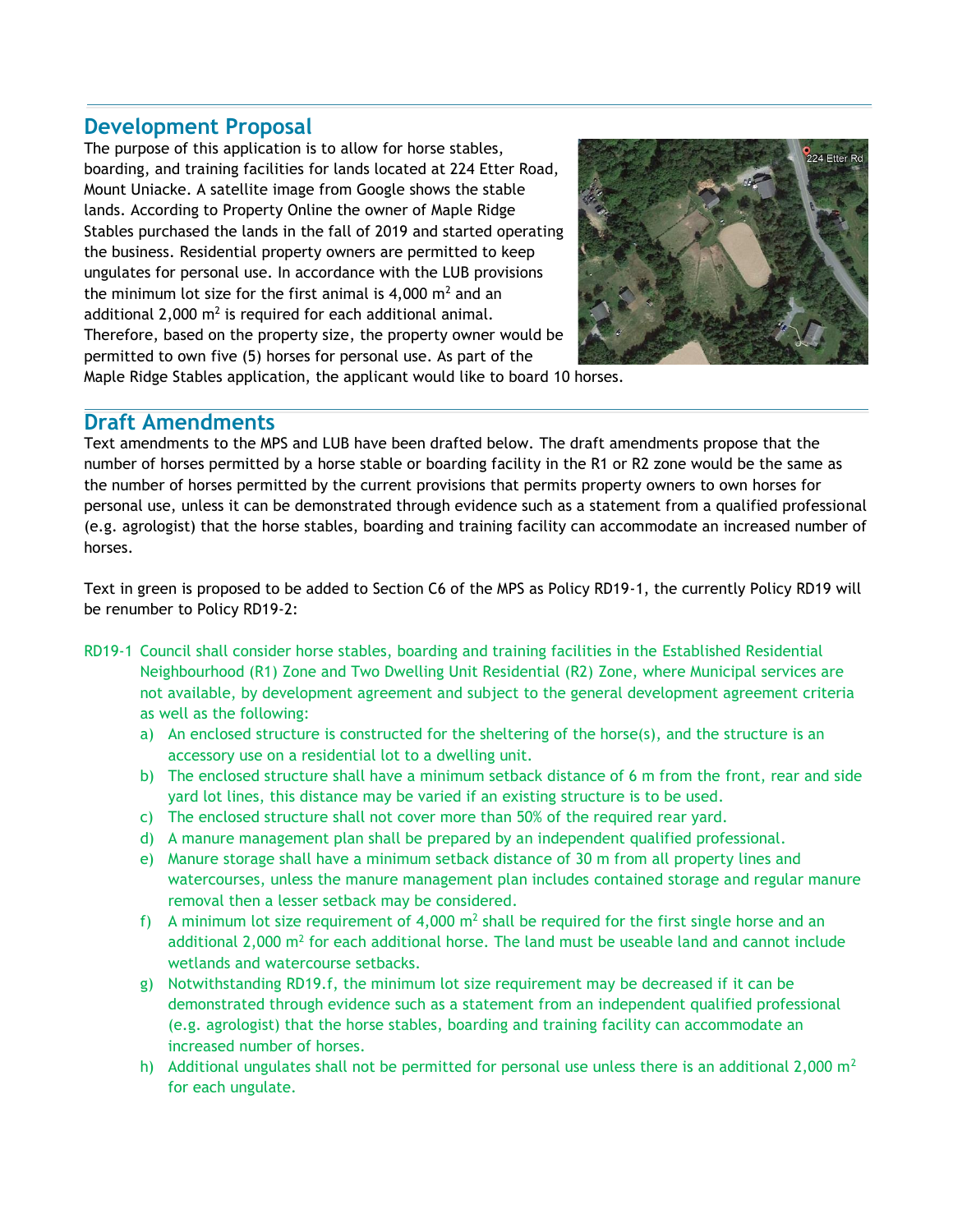Text in green is proposed to be added to Part 6, Section 6.5 of the LUB:

R1 Zone: Conditional Uses by Development Agreement

- Zero Lot Line Developments subject to the requirements of the Municipal Planning Strategy for areas which do not border Grand Lake.
- Horse Stables, Boarding and Training Facilities, where no Municipal services are available and subject to the requirements of the Municicipal Planning Strategy.

Text in green is proposed to be added to Part 6, Section 6.6 of the LUB:

R2 Zone: Conditional Uses by Development Agreement

- Accessory buildings in excess of the applicable zone requirements.
- Institutional Use (IU) Zone or Open Space (OS) Zone uses.
- Zero Lot Line Developments subject to the requirements of the Municipal Planning Strategy.
- Horse Stables, Boarding and Training Facilities, where no Municipal services are available and subject to the requirements of the Municicipal Planning Strategy.

#### **Options**

If PAC would like Planning staff to consider alternative options for the number of horses permitted per an area of land, staff can conduct further research.

#### **Policy Analysis**

The Planning and Development Department will review the proposal based on the applicable policies contained in the Municipal Planning Strategy. To address potential compatibility issues with neighbouring residences, and to comply with criteria applied to consideration of this application, Staff have requested comments from Nova Scotia Agriculture, Nova Scotia Transportation and Infrastructure Renewal and Nova Scotia Environment. A detailed table of the evaluative criteria from the enabling policies and corresponding comments from staff and reviewing agencies will be attached to the final report.

Due to the nature of the proposed amendments, the changes will impact all Established Residential Neighbourhood (R1) and Two Dwelling Unit Residential (R2) Zones, where there are no Municipal water or wastewater services available. The request to enter into a development agreement is site specific for the location of Maple Ridge Stables.

There is no right of appeal for amendments to the Municipal Planning Strategy. Development agreement applications may be appealed to the Nova Scotia Utility and Review Board.

#### **Citizen Engagement**

Planning staff will comply with the Citizen Engagement Policies of the Municipal Planning Strategy when processing this application. A public information meeting (PIM) for the proposed amendments to the MPS and LUB was held on February 10, 2021. Due to Covid-19 restrictions, the public information meeting was held as a digital meeting. Notes from the meeting have been attached as Appendix B and a recording of the meeting is available on the East Hants YouTube channel.

Some of the questions from residents regarding the proposal included items such as how the facility would operate, questions regarding manure storage, questions around the number of proposed horses to be kept at the facility, and additional items which can be found under Appendix B. Discussion was also held on how the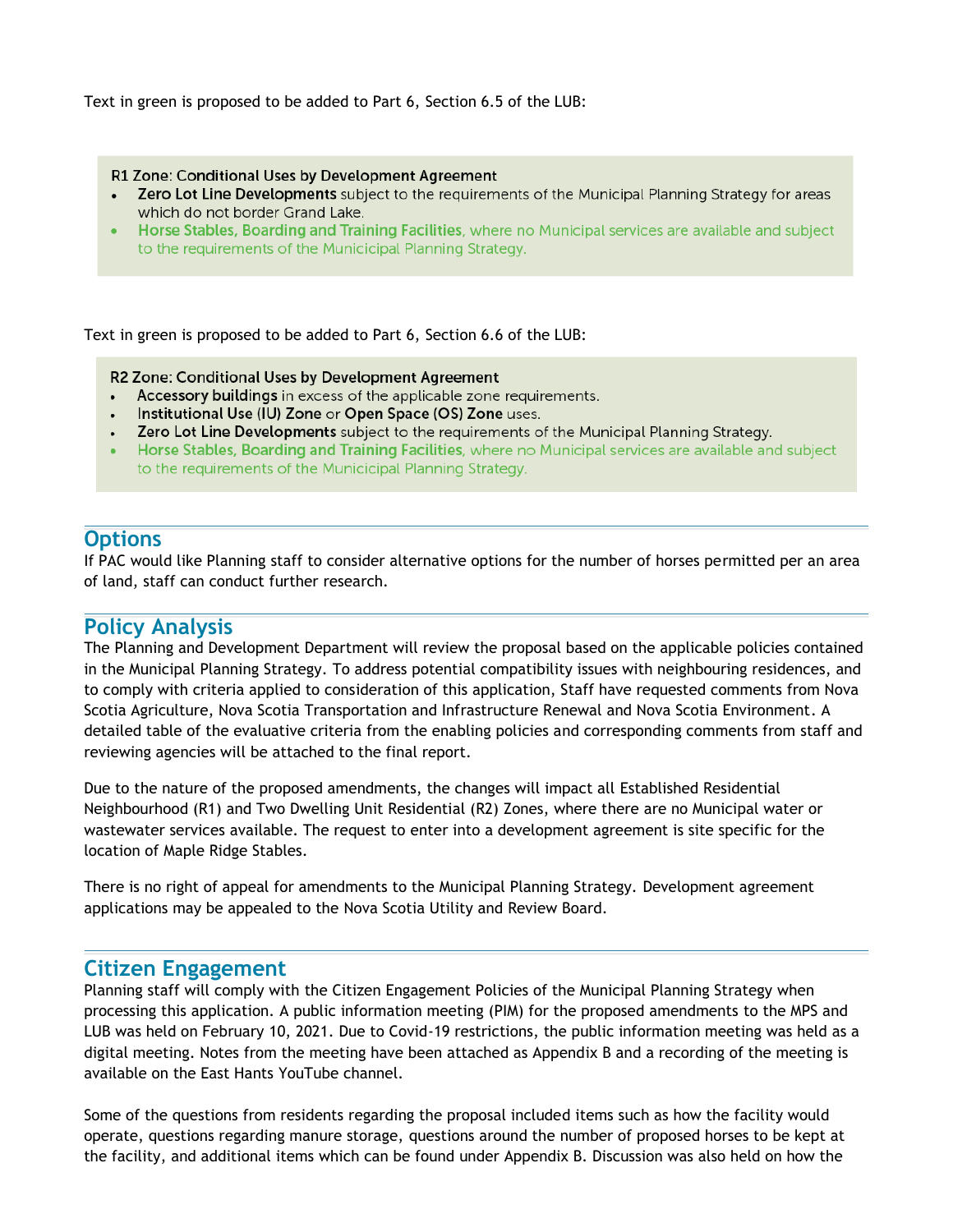amendments impact other property owners and if the MPS, LUB, and development agreement could be amended in the future.

Following first reading, a questionnaire will be mailed to residents within 500 m of the subject property asking for their input on the proposal. In addition, comments will also be requested on the proposed amendments to the MPS and LUB text amendments on the East Hants Facebook page.

#### **Conclusion**

Planning staff will continue to review the application by Maple Ridge Stables to amend the MPS and LUB to enable entering into a development agreement to permit boarding and training facilities at lands located at 224 Etter Road, Mount Uniacke. The applicant's proposal will be evaluated using all applicable policies in the Municipal Planning Strategy. Staff will make a recommendation to PAC in their final staff report.

#### **Recommendation**

That first reading be given to the MPS and LUB text amendments and initial consideration be given to entering into a development agreement, and that staff be authorized to schedule a public hearing.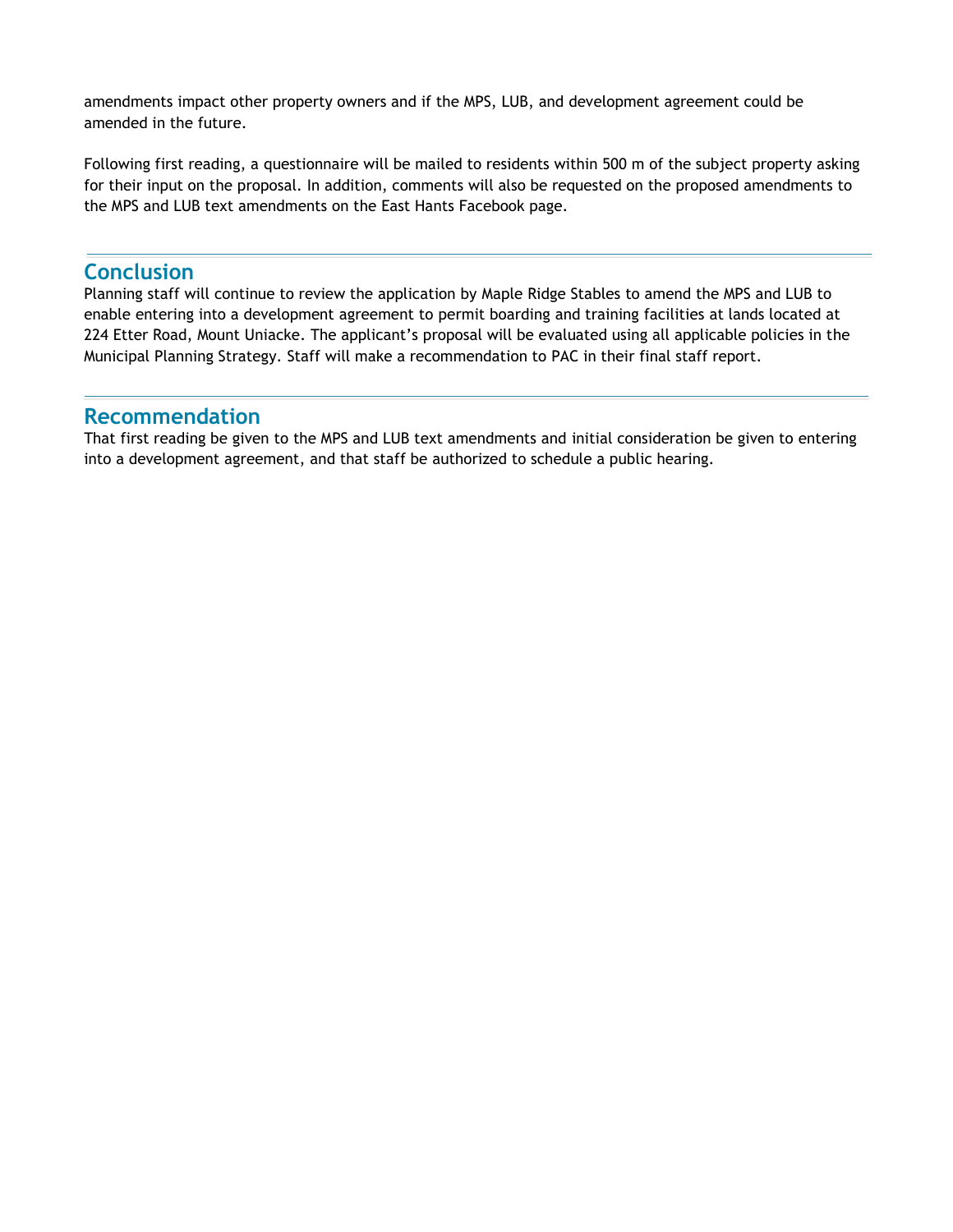





Looking south on Etter Road from the subject property.



Looking across the street from subject property.